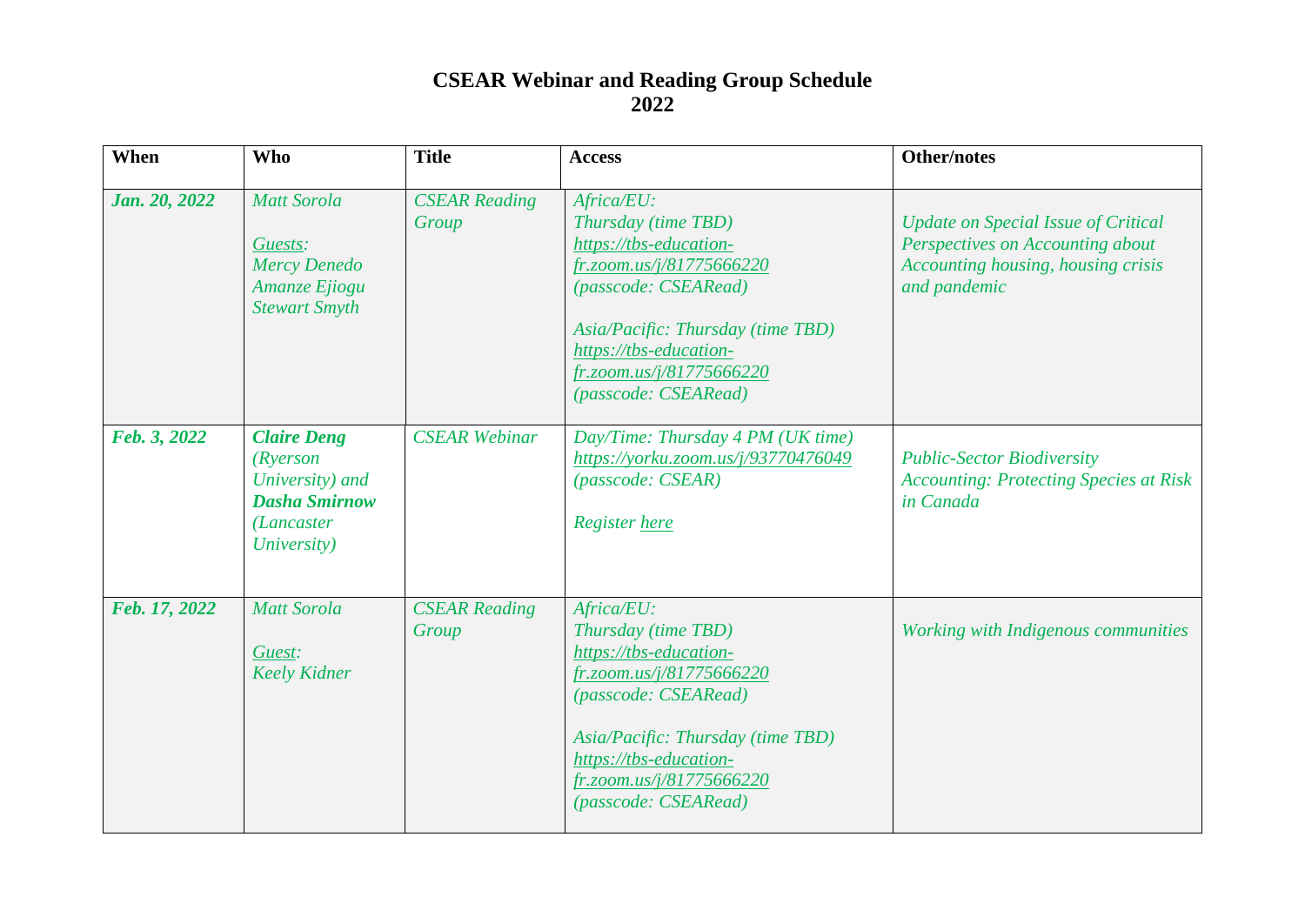| <b>March 17, 2022</b> | Matt Sorola<br>Guest: TBD                                                                      | <b>CSEAR Reading</b><br>Group | Africa/EU:<br>Thursday (time TBD)<br>https://tbs-education-<br>fr.zoom.us/j/81775666220<br>(passcode: CSEARead)<br>Asia/Pacific: Thursday (time TBD)<br>https://tbs-education-<br>fr.zoom.us/j/81775666220<br>(passcode: CSEARead) |                                                                                                                                                        |
|-----------------------|------------------------------------------------------------------------------------------------|-------------------------------|------------------------------------------------------------------------------------------------------------------------------------------------------------------------------------------------------------------------------------|--------------------------------------------------------------------------------------------------------------------------------------------------------|
| <b>April 21, 2022</b> | Matt Sorola<br>Guests:<br>Charles H. Cho<br>Alessandro Ghio<br>Leanne Keddie<br>Erica Pimentel | <b>CSEAR Reading</b><br>Group | Africa/EU:<br>Thursday (time TBD)<br>https://tbs-education-<br>fr.zoom.us/j/81775666220<br>(passcode: CSEARead)<br>Asia/Pacific: Thursday (time TBD)<br>https://tbs-education-<br>fr.zoom.us/j/81775666220<br>(passcode: CSEARead) | <b>Accounting for Impact</b><br><b>Accounting For Impact</b><br>This Network fosters engagement<br>and impact for accounting scholars.<br>$\mathbf{A}$ |
| May 5, 2022           | <b>TBD</b>                                                                                     | <b>CSEAR Webinar</b>          | Day/Time: Thursday 4 PM (UK time)<br>https://yorku.zoom.us/j/93770476049<br>(passcode: CSEAR)<br>Register here                                                                                                                     | <b>TBD</b>                                                                                                                                             |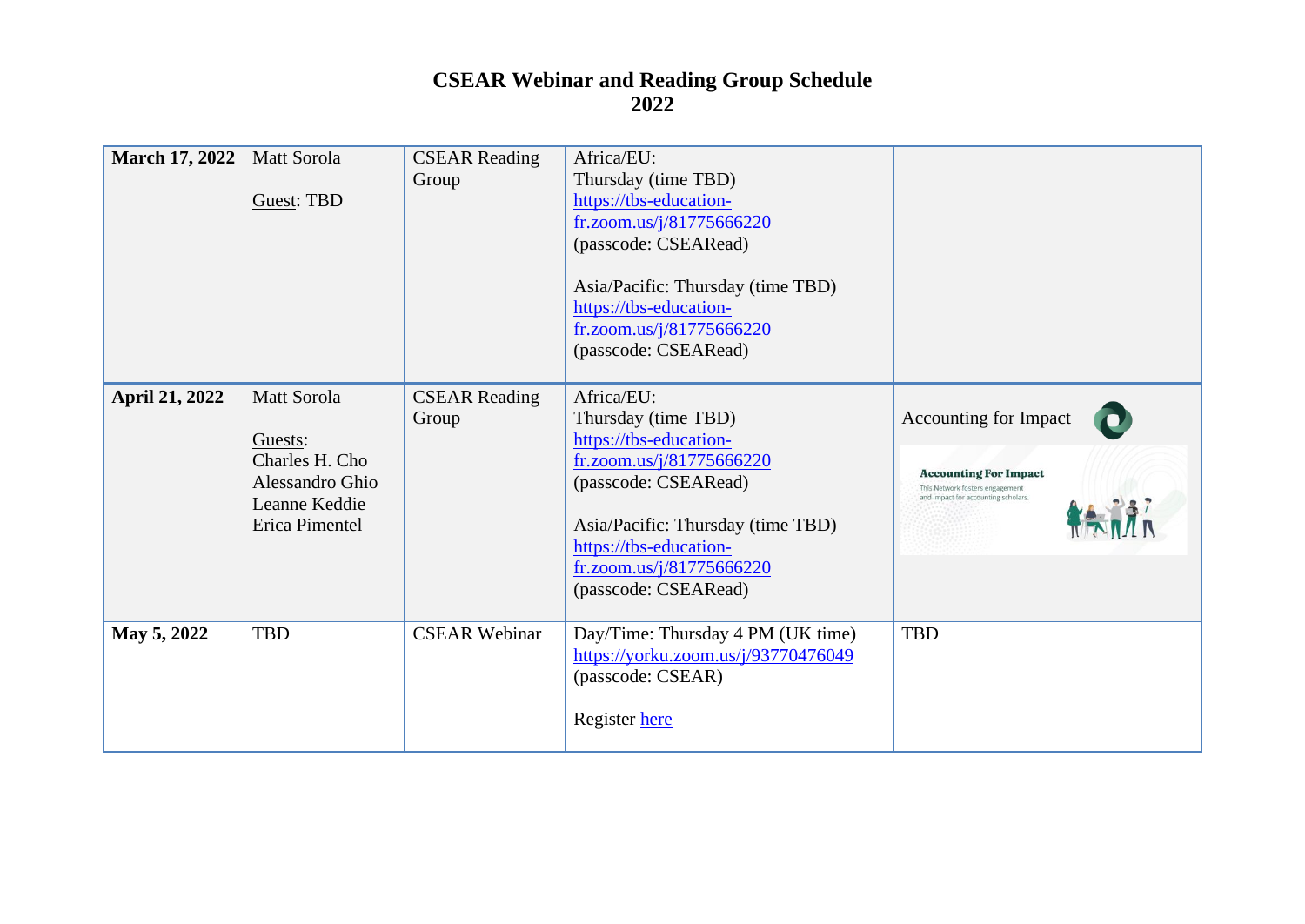| May 19, 2022         | Matt Sorola      | <b>CSEAR Reading</b> | Africa/EU:                                         | <b>TBD</b> |
|----------------------|------------------|----------------------|----------------------------------------------------|------------|
|                      |                  | Group                | Thursday (time TBD)                                |            |
|                      | Guest:           |                      | https://tbs-education-                             |            |
|                      | Carlos Larrinaga |                      | fr.zoom.us/j/81775666220                           |            |
|                      | (University of   |                      | (passcode: CSEARead)                               |            |
|                      | Burgos)          |                      |                                                    |            |
|                      |                  |                      | Asia/Pacific: Thursday (time TBD)                  |            |
|                      |                  |                      | https://tbs-education-                             |            |
|                      |                  |                      | fr.zoom.us/j/81775666220                           |            |
|                      |                  |                      | (passcode: CSEARead)                               |            |
|                      |                  |                      |                                                    |            |
| June 16, 2022        | Matt Sorola      | <b>CSEAR Reading</b> | Africa/EU:                                         | <b>TBD</b> |
|                      |                  | Group                | Thursday (time TBD)                                |            |
|                      | Guest: TBD       |                      | https://tbs-education-                             |            |
|                      |                  |                      | fr.zoom.us/j/81775666220<br>(passcode: CSEARead)   |            |
|                      |                  |                      |                                                    |            |
|                      |                  |                      | Asia/Pacific: Thursday (time TBD)                  |            |
|                      |                  |                      | https://tbs-education-                             |            |
|                      |                  |                      | fr.zoom.us/j/81775666220                           |            |
|                      |                  |                      | (passcode: CSEARead)                               |            |
|                      |                  |                      |                                                    |            |
| <b>July 21, 2022</b> | Matt Sorola      | <b>CSEAR Reading</b> | Africa/EU:                                         | <b>TBD</b> |
|                      |                  | Group                | Thursday (time TBD)                                |            |
|                      | Guest: TBD       |                      | https://tbs-education-                             |            |
|                      |                  |                      | fr.zoom.us/j/81775666220                           |            |
|                      |                  |                      | (passcode: CSEARead)                               |            |
|                      |                  |                      |                                                    |            |
|                      |                  |                      | Asia/Pacific: Thursday (time TBD)                  |            |
|                      |                  |                      | https://tbs-education-<br>fr.zoom.us/j/81775666220 |            |
|                      |                  |                      | (passcode: CSEARead)                               |            |
|                      |                  |                      |                                                    |            |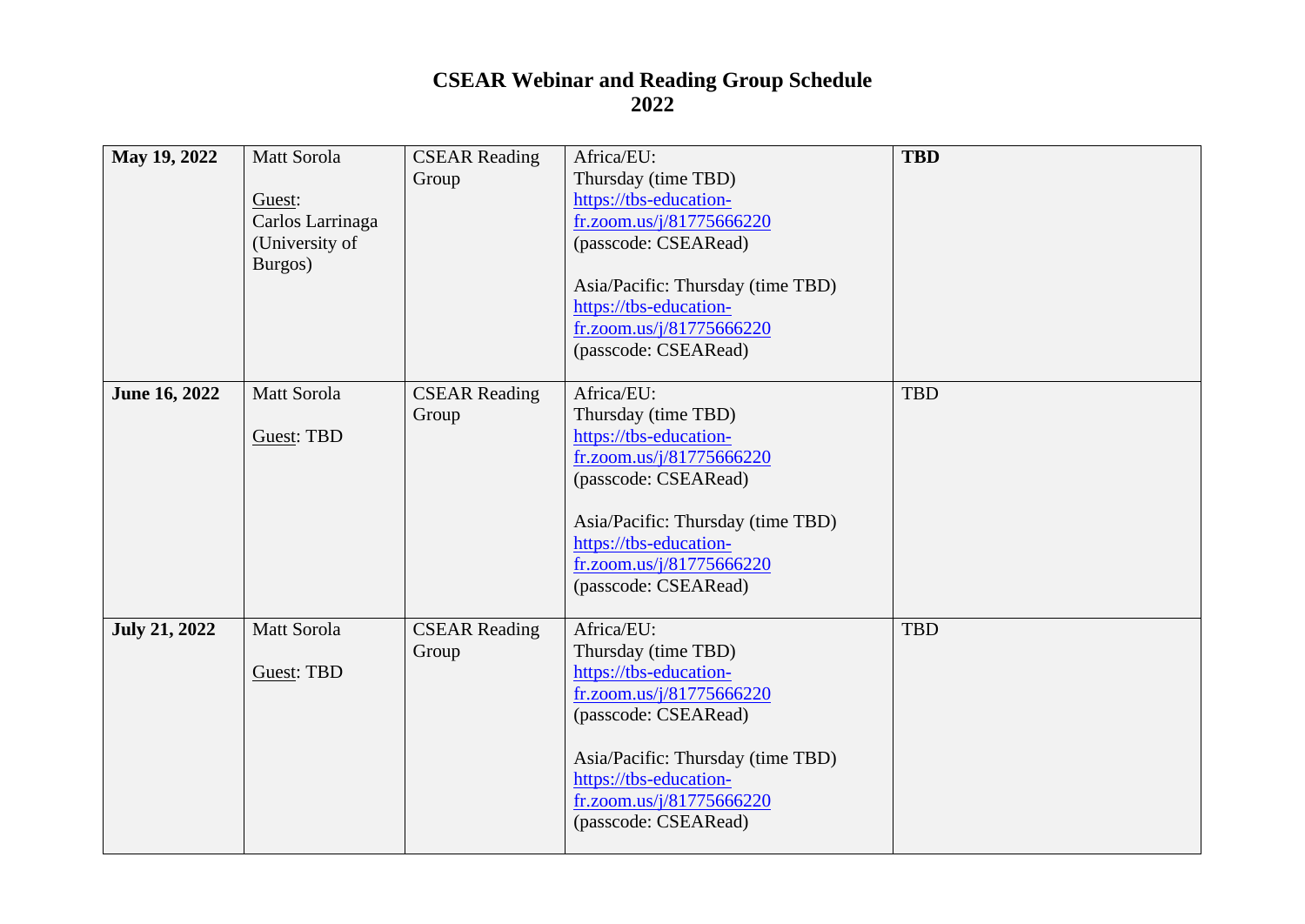| Sept. 15, 2022 | Matt Sorola | <b>CSEAR Reading</b> | Africa/EU:                        | <b>TBD</b> |
|----------------|-------------|----------------------|-----------------------------------|------------|
|                |             | Group                | Thursday (time TBD)               |            |
|                | Guest: TBD  |                      | https://tbs-education-            |            |
|                |             |                      | fr.zoom.us/j/81775666220          |            |
|                |             |                      | (passcode: CSEARead)              |            |
|                |             |                      |                                   |            |
|                |             |                      | Asia/Pacific: Thursday (time TBD) |            |
|                |             |                      | https://tbs-education-            |            |
|                |             |                      | fr.zoom.us/j/81775666220          |            |
|                |             |                      | (passcode: CSEARead)              |            |
|                |             |                      |                                   |            |
| Oct. 20, 2022  | Matt Sorola | <b>CSEAR Reading</b> | Africa/EU:                        | <b>TBD</b> |
|                |             | Group                | Thursday (time TBD)               |            |
|                | Guest: TBD  |                      | https://tbs-education-            |            |
|                |             |                      | fr.zoom.us/j/81775666220          |            |
|                |             |                      | (passcode: CSEARead)              |            |
|                |             |                      | Asia/Pacific: Thursday (time TBD) |            |
|                |             |                      | https://tbs-education-            |            |
|                |             |                      | fr.zoom.us/j/81775666220          |            |
|                |             |                      | (passcode: CSEARead)              |            |
|                |             |                      |                                   |            |
| Nov. 17, 2022  | Matt Sorola | <b>CSEAR Reading</b> | Africa/EU:                        | <b>TBD</b> |
|                |             | Group                | Thursday (time TBD)               |            |
|                | Guest: TBD  |                      | https://tbs-education-            |            |
|                |             |                      | fr.zoom.us/j/81775666220          |            |
|                |             |                      | (passcode: CSEARead)              |            |
|                |             |                      |                                   |            |
|                |             |                      | Asia/Pacific: Thursday (time TBD) |            |
|                |             |                      | https://tbs-education-            |            |
|                |             |                      | fr.zoom.us/j/81775666220          |            |
|                |             |                      | (passcode: CSEARead)              |            |
|                |             |                      |                                   |            |